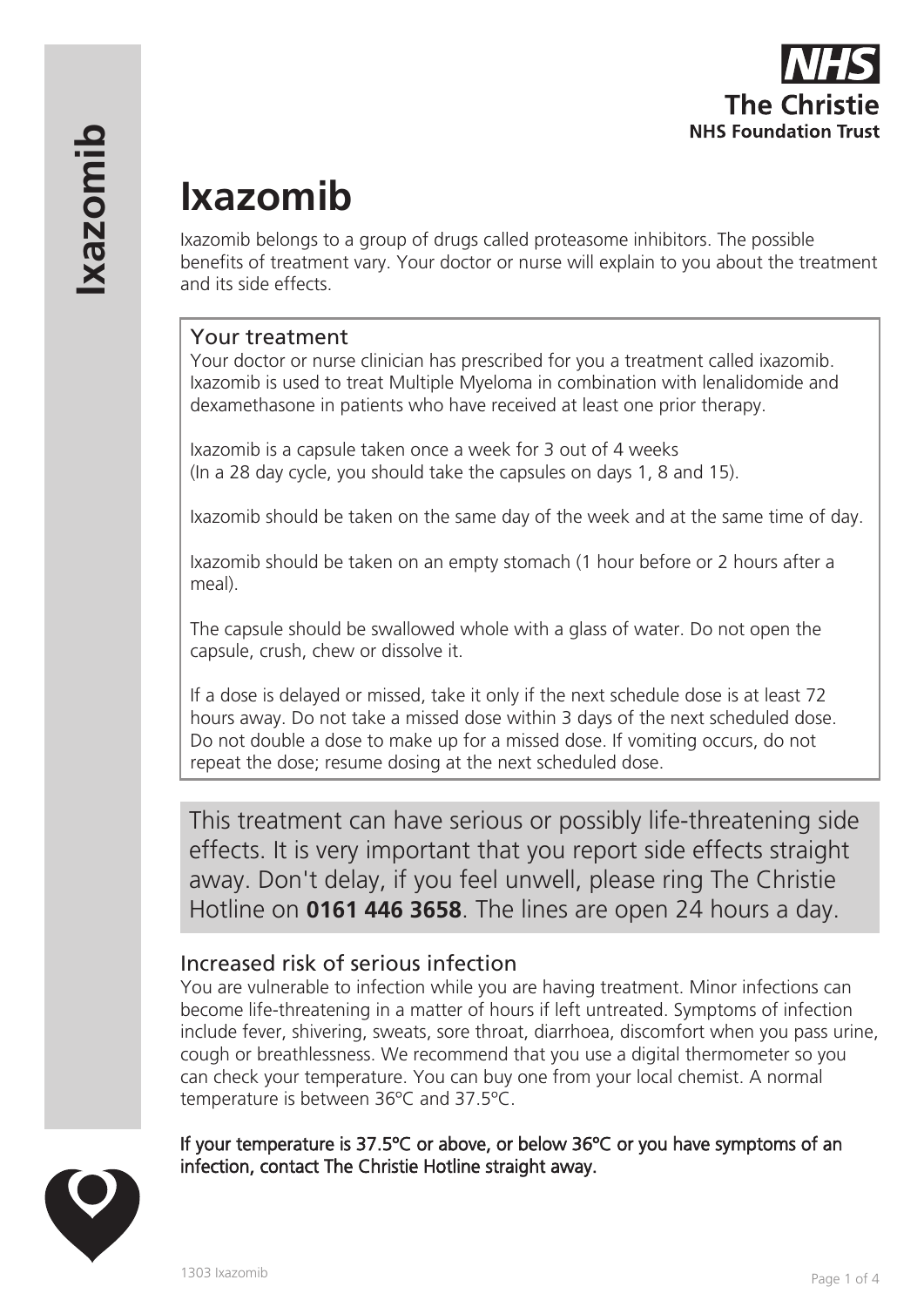# Possible side effects

Ixazomib can cause many different side effects. Some are more likely to occur than others. We are all different, so we may get different side effects with varying severity. Most side effects are usually temporary, but in some rare cases they can be life-threatening. It is important to tell your hospital doctor or nurse about any side effects so they can be monitored and, where possible, treated.

# Common side effects (more than 1 in 10)

#### • Low blood counts

Your white and red blood cells and platelets may temporarily decrease. This can put you at increased risk of infection, anaemia and/or bleeding.

Nadir (low point): platelets are lowest between days 14 - 21.

#### • Diarrhoea

If this becomes a problem during or after your treatment, anti-diarrhoea tablets can be prescribed by your doctor. Ask the staff for a copy of 'Eating: help yourself' which has some useful ideas about diet when you are having treatment.

#### • Constipation

You may become constipated. Try to drink plenty of fluids and eat foods high in fibre. Tell your doctor who may prescribe a suitable laxative. Please contact The Christie Hotline if your constipation lasts more than 3 days or you experience abdominal discomfort.

### Uncommon side effects (less than 1 in 10)

#### • Tingling and numbness in the fingers or toes (peripheral neuropathy)

Ixazomib can cause nerve damage. This means you may experience numbness or pins and needles in your fingers or toes. It is important to tell us if this happens, as the dose of ixazomib may have to be reduced or stopped.

This is only usually mild and temporary, but sometimes lasts for some time or may become permanent. Please report these symptoms promptly to the nurse specialist or to your doctor.

#### • Nausea and vomiting (sickness)

The severity of this varies from person to person. Anti-sickness medication will be given along with your chemotherapy to prevent this. If you continue to feel or be sick, tell your nurse because your antisickness medication may need to be changed or increased.

#### • Blepharitis (inflamed, red eyes)

You may have inflammation of the eyelids which causes them to become red and swollen. If this becomes a problem, contact your doctor who may be able to prescribe some treatment.

#### • Skin rash

You may develop a skin rash. This is usually mild and easily treated. Please tell your doctor on your next visit.

#### • Peripheral oedema

You may experience swelling to the lower legs or ankles. Please tell your doctor on your next visit.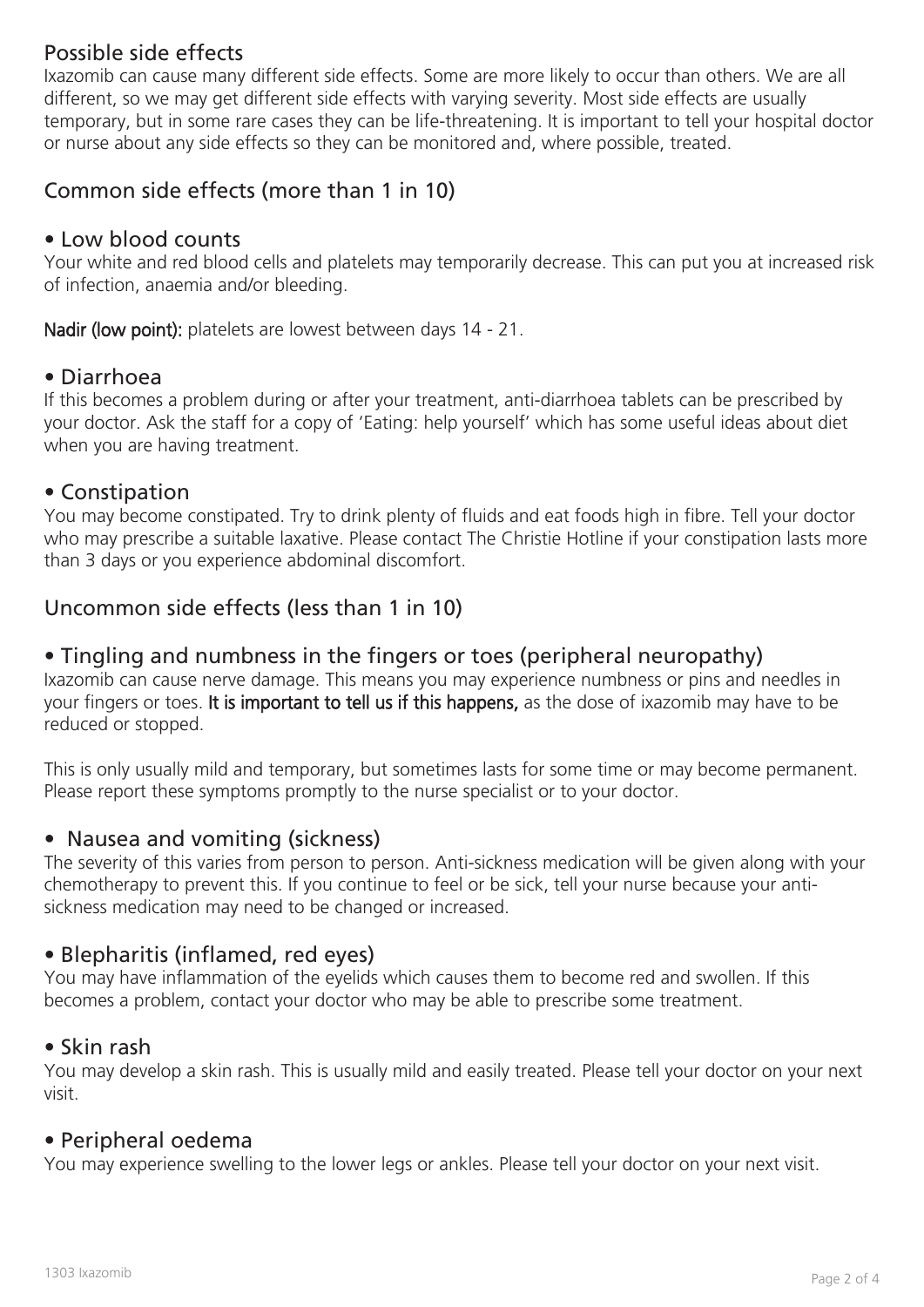# Other medicines

• Before starting ixazomib treatment, make sure you tell your doctor about any other medications you are taking (including prescription, over the counter, vitamins, herbal remedies, etc.) There may be serious drug interactions.

• Do not take aspirin or products containing aspirin unless your doctor specifically permits this.

• Do not take St. John's Wort while you are on this therapy.

• Do not receive any kind of immunisation or vaccination without your doctor's approval while taking ixazomib.

# Sex, contraception and fertility

• Inform your doctor or nurse if you are pregnant or may be pregnant prior to starting this treatment. Ixazomib is dangerous to unborn babies. If you become pregnant while taking ixazomib, the medication must be stopped immediately.

• For both men and women: Use contraceptives, and do not get pregnant while taking ixazomib. Barrier methods of contraception, such as condoms, are recommended for up to 3 months after your last dose of ixazomib.

• Do not breast feed while taking ixazomib.

# Medical and dental treatment

If you need to go into hospital for any reason, always tell the doctors and nurses that you are having ixazomib. Explain you are taking capsules that no one should stop or restart without advice from your cancer doctor. Give them contact details for your cancer doctor. Talk to your cancer doctor or nurse if you think you need dental treatment. Always tell your dentist you are taking ixazomib before having any dental treatment.

#### Late side effects

Some side effects may become evident only after a number of years. In reaching any decision with you about treatment, the potential benefit of treatment will be weighed against the risks of serious long term side effects to the heart, lungs, kidneys and bone marrow. With some drugs there is also a small but definite risk of developing another cancer. If any of these problems specifically applies to you, the doctor will discuss these with you and note this on your consent form.

#### **Contacts**

If you have any general questions or concerns about your treatment, please ring the area where you are having treatment:

- Haematology CNS 0161 446 8167 or 918 7962
- Haematology Day Unit 0161 446 3924

For advice ring The Christie Hotline on 0161 446 3658 (24 hours)

Your consultant is: .....................................................................

Your hospital number is: ...........................................................

Your key worker is: ....................................................................